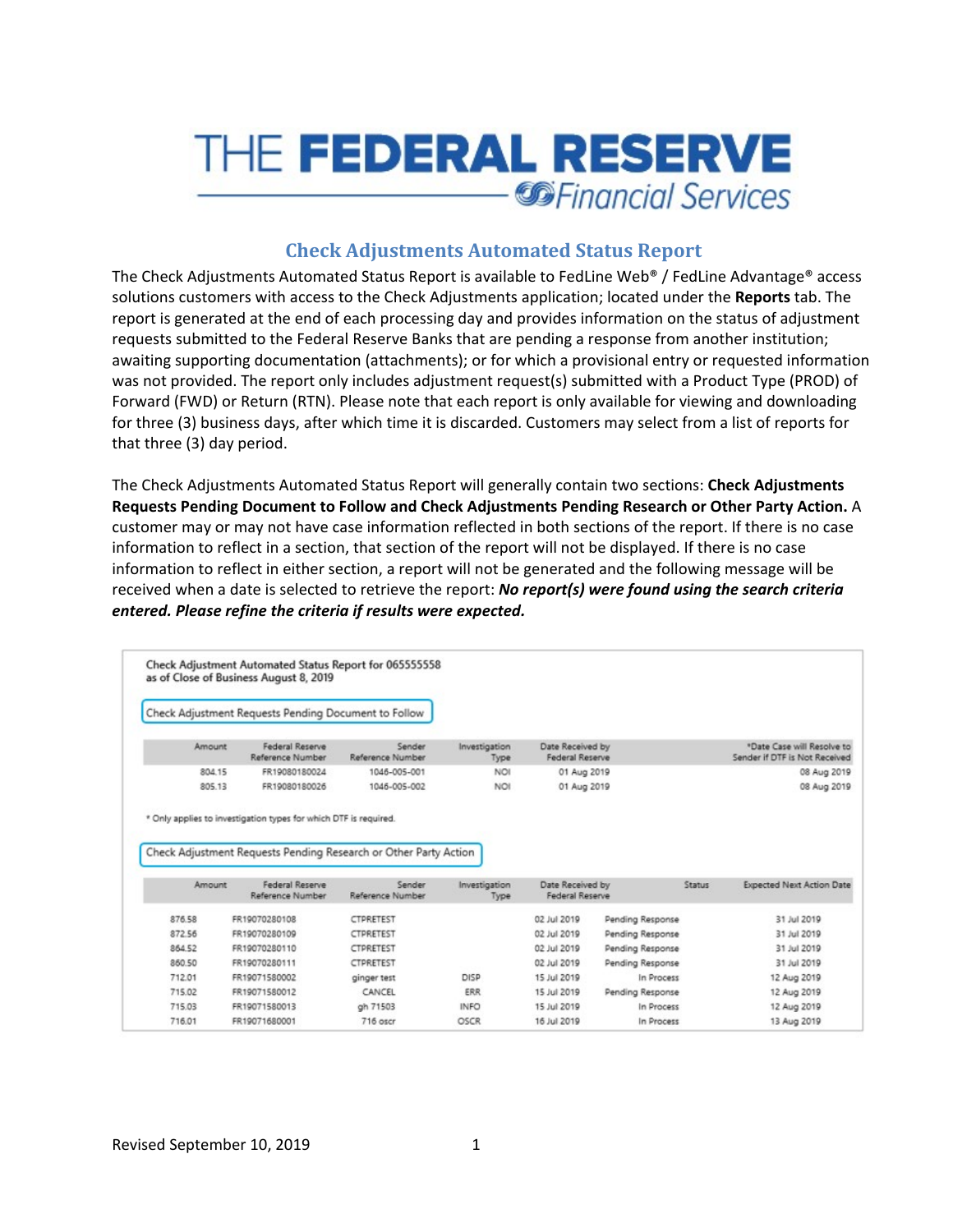## **Check Adjustments Requests Pending Document to Follow**

The Check Adjustments Requests Pending Document to Follow section reflects cases that are awaiting DTF(s).

## *Date Case will Resolve to Sender if DTF is Not Received*

The date and time shown in the *Date Case will Resolve to Sender if DTF is Not Received* column indicates the actual date and time the case will resolve back to the requester if the DTF is not received by the Federal Reserve Bank. Please note: if a DTF has been faxed and received by the Federal Reserve Bank for a case that requires a "Live" item, the case will be removed from the report even though the "Live" item may not yet have been received. Therefore, the "Live" item must be received by the Federal Reserve Bank within five (5) business days of the day the Reserve Bank receives the case to avoid the request being returned due to nonreceipt of the "Live" item.

| Amount | Federal Reserve<br>Reference Number | Sender<br>Reference Number | Investigation<br>Type | Date Received by<br>Federal Reserve | *Date Case will Resolve to<br>Sender if DTF is Not Received |
|--------|-------------------------------------|----------------------------|-----------------------|-------------------------------------|-------------------------------------------------------------|
| 804.15 | FR19080180024                       | 1046-005-001               | <b>NOI</b>            | 01 Aug 2019                         | US AUG ZU19                                                 |
| 805.13 | FR19080180026                       | 1046-005-002               | NOI                   | 01 Aug 2019                         | 08 Aug 2019                                                 |

When a DTF is received for the case, the case will be removed from the Check Adjustments Requests Pending Document to Follow section. If that case has not received a provisional accounting entry or is not resolved on the day the DTF is received, it will then be reflected on the Check Adjustments Pending Research or Other Party Action section of the report.

### **Check Adjustments Pending Research or Other Party Action**

The Check Adjustments Pending Research or Other Party Action section of the report reflects cases that have been received for which the requester has not received a provisional accounting entry or the requested information. These types of cases include:

- Cases that have been received beyond the reporting time frame for same day provisional entry, as published in the Check Adjustments Quick Reference Guide located on FRBservices.org.
- Cases submitted with an Entry Type (ETYP) of Request for Information (RFI) where the requester is seeking information or another service (for example, obtaining a photocopy.)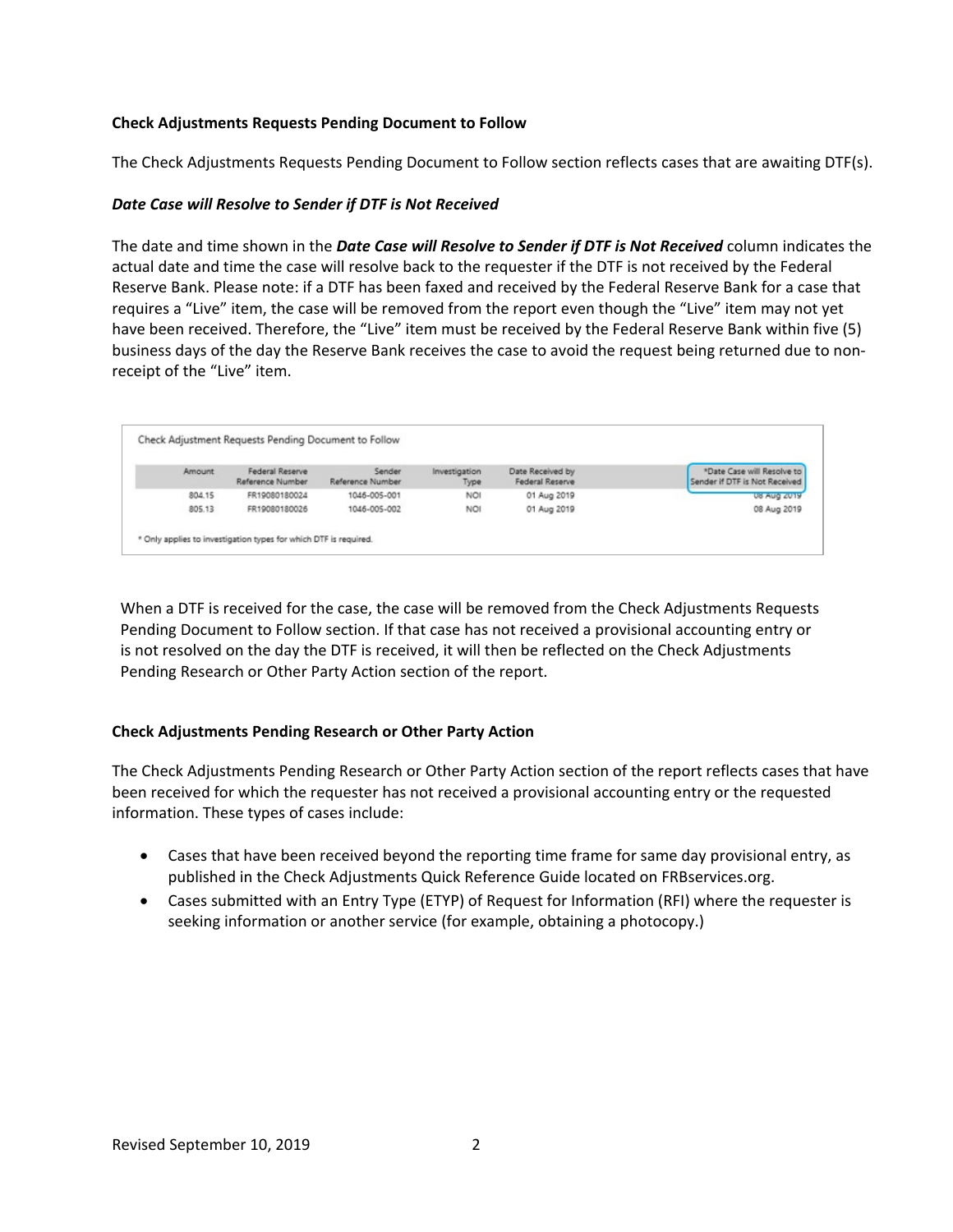Please note that the Check Adjustments Pending Research or Other Party Action section does not reflect cases for which a **same day provisional entry** was passed to the requester (Case Resolution With Entry (CA5100) message) and the case is deemed to have been resolved from the requester's perspective. It should also be noted, if the case cannot be researched based on the information provided in the request, the provisional entry will be reversed.

Cases reflected on the Check Adjustments Pending Research or Other Party Action section of the report will show one of three statuses, **In Process, Pending or Pending Response**:

*In Process* - Includes cases for which a same day provisional entry or the requested information has not been provided and is awaiting research. For example, a request received beyond the reporting time frame for a same day provisional entry, or a service or information request.

*Pending* - Includes cases that have entered the Federal Reserve Bank's automated check adjustments system but require manual reviewing and/or repairing by the Federal Reserve Bank before they can be completely accepted by the adjustments system. For example, if the automated adjustments system detects a case that is a potential duplicate of a previous adjustment case, the case will be "Pended" until it is determined whether it is or is not a duplicate case. Please note a case can have a "Pending" status even if the case was submitted within the allotted time frame for a same day provisional entry. Cases appearing on the report with this status should be rare.

*Pending Response* - Includes cases that have been researched and are awaiting a response from another Party (institution). For example, a case received beyond the reporting time frame for same day provisional entry as published in the Check Adjustments Quick Reference Guide located on FRBServices.org, will require notification to the offsetting institution before an accounting entry can be passed.

### *Expected Next Action Date*

The date shown in the Expected Next Action Date column represents the date the case should be reviewed by the Federal Reserve Bank for next action and is based on the Investigation Type (ITYP) and reporting time frame published in the Check Adjustments Quick Reference Guide located on FRBServices.org. For example, if an Information (INFO) request shows a status of "In Process" and it was received within twenty (20) business days of the cash letter or entry date (CLED), the report would reflect the Expected Next Action Date to be three (3) business days from the date the case was received by the Federal Reserve Bank.